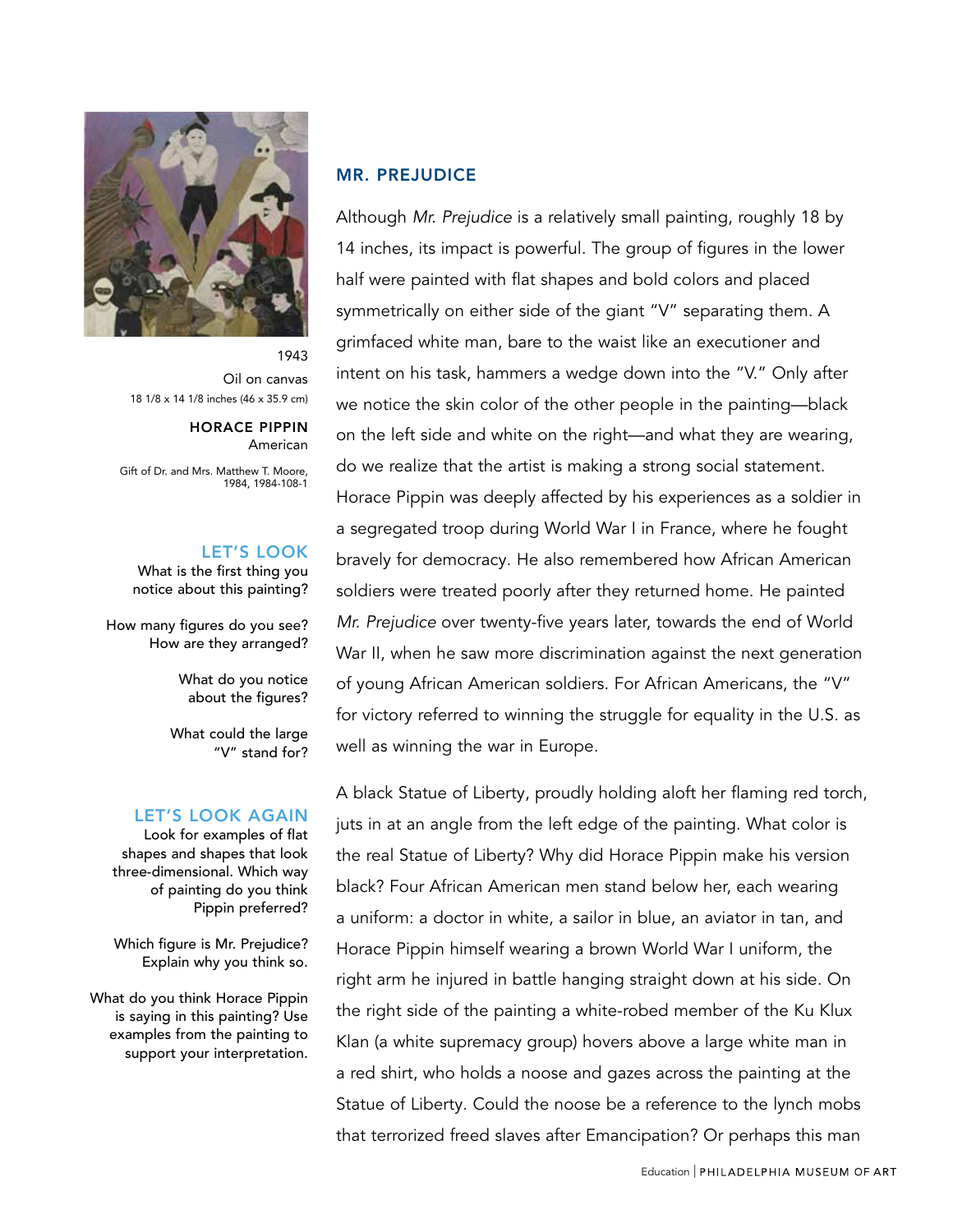is John Brown, the militant white abolitionist who was considered a hero by Pippin's family.

A closer look at Mr. Prejudice reveals two men, each working at an industrial machine, who are being forced apart by the point of the "V." Several white men dressed in uniforms occupy the lowerright corner of the painting. One of them, wearing an aviator's cap and goggles, extends his hand towards the black men on the other side of the painting. Although his gesture is mirrored by the African American sailor on the left, their hands do not actually touch. What is Pippin saying about cooperation between the races?

### ABOUT THIS ARTIST

Horace Pippin was born in 1888 in West Chester, Pennsylvania, near Philadelphia. After moving to Goshen, a rural community outside New York City, he won his first set of crayons and watercolors in an art contest. When Pippin was in the eighth grade, his mother became too ill to work, and he was forced to leave his one-room school to help support his family. He had many jobs: as a porter, on a farm, and in an iron mill. His first look at fine art was while working for a moving company, where he would occasionally pack oil paintings. Pippin enlisted in the army in 1917, and served on the front lines in France during World War I. Within a year he was shot in the right shoulder by a sniper and was sent home. Unable to work, he married Jennie Ora Fetherstone Wade Giles and moved back to West Chester, where he joined the American Legion (a group of war veterans) and started a Boy Scout troop. Several years later he discovered that he could guide his injured arm to burn landscape designs into wood panels with a hot poker.



The End of the War: Starting Home 1930-33 Oil on canvas 18 1/8 x 14 1/8 inches (46 x 35.9 cm)

HORACE PIPPIN American Gift of Robert Carlen, 1941, 1941-2-1

At the age of forty, Pippin began painting with oils, spending three years on his first oil painting, The End of the War: Starting Home (see left). For the rest of his life Pippin explored a variety of themes and subjects: flowers from his garden, stories from the Bible and American history, and scenes from the daily lives of poor African Americans that were reminiscent of his own childhood.

Pippin was discovered suddenly by the painter N. C. Wyeth and the art critic Christian Brinton in 1937, and within one year his paintings were exhibited at the Museum of Modern Art in New York. Wealthy collectors, Hollywood stars, and museums all over the U.S. bought his work. With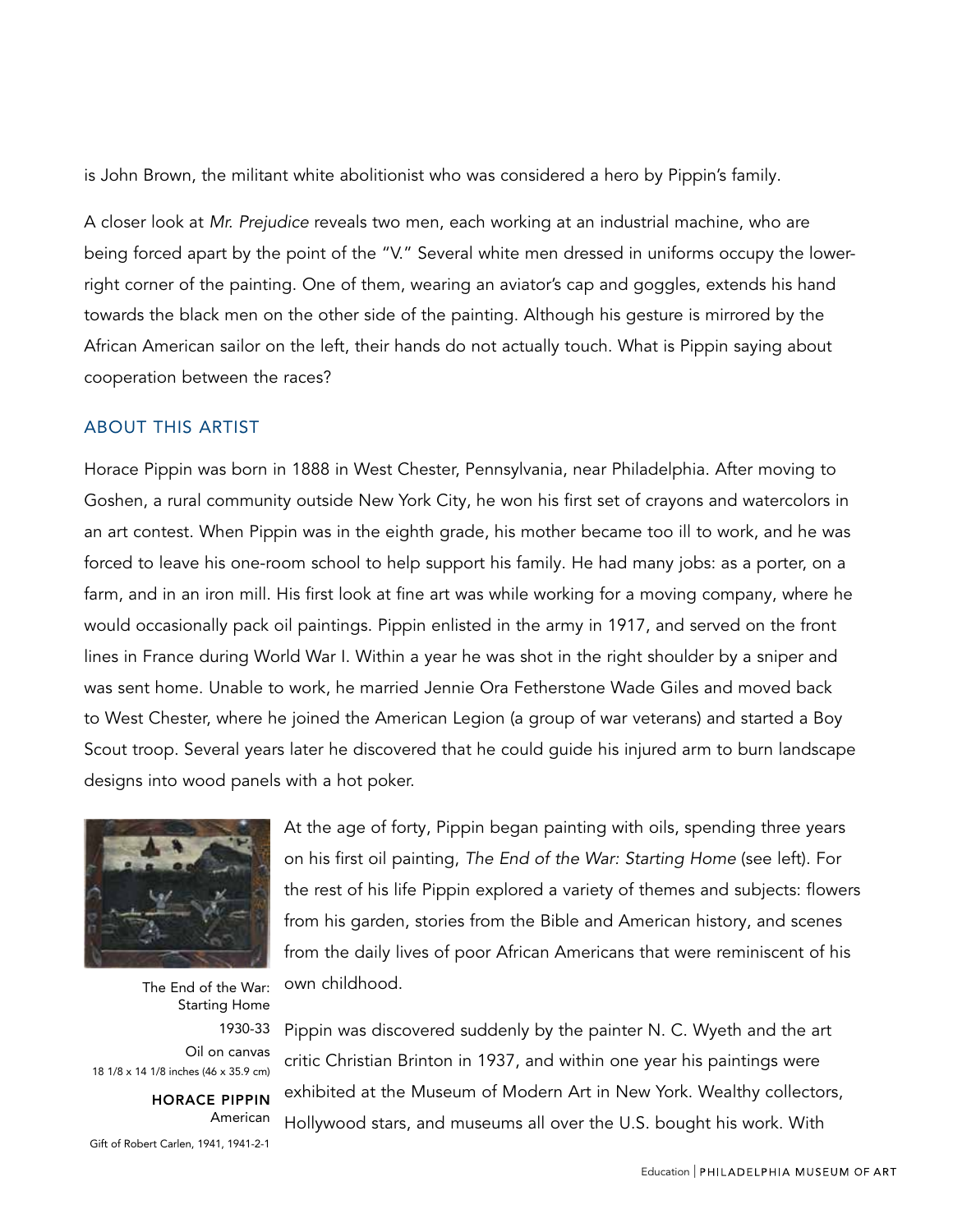this rapid success came difficulties: Pippin's wife suffered from mental illness and he began to drink heavily. However, he found comfort in the Bible and in his creative life. Before he died in 1946, he was working on a painting called Holy Mountain, which embodied his hopes for interracial harmony and international peace.

Although Pippin never studied at an art school, his paintings look almost abstract. He always focused on painting his own reality, which grew out of a lifetime of physical labor, little money, disability, and social injustice. As he plainly stated, "I paint things exactly the way they are . . . I don't do what these white guys do. I don't go around here making up a whole lotta stuff. I paint it exactly the way it is and exactly the way I see it."

# WORLD WAR I AND THE HARLEM HELL FIGHTERS

World War I began in 1914 when a Serbian nationalist assassinated the Archduke of Austria-Hungary in the city of Sarajevo. Once Austria-Hungary declared war against Serbia, neighboring nations took sides. The Allies (France, Great Britain, Italy, Russia, and Japan) mobilized to help Serbia. Coming to the aid of Austria-Hungary were the Central Powers (Germany and Turkey), and Germany quickly invaded Belgium and France. The United States entered the war in 1917 to join the Allied troops, who were exhausted and discouraged. At that time the role of African Americans in the military was hotly debated. While the idea of arming thousands of black men scared some white Americans, soldiers were desperately needed and many black men enlisted. Horace Pippin fought in the 369th Regiment, a famous African American Infantry division nicknamed the Harlem Hell Fighters. Throughout the boredom and the bloody battles, the men of the 369th Regiment were both fearless and fierce, although over half of them lost their lives. The French government was so impressed that the entire regiment was awarded the Croix de Guerre (French for "cross of war"), one of France's highest military honors.

### CONNECT AND COMPARE

Interview artists in your community. Did they study art in school or learn on their own? Why do they make their art? What are they trying to communicate? How is their art unique?

Using a black-and-white reproduction of Mr. Prejudice, trace shapes like the letter "V" and the oval aviator's goggles and find where they are repeated.